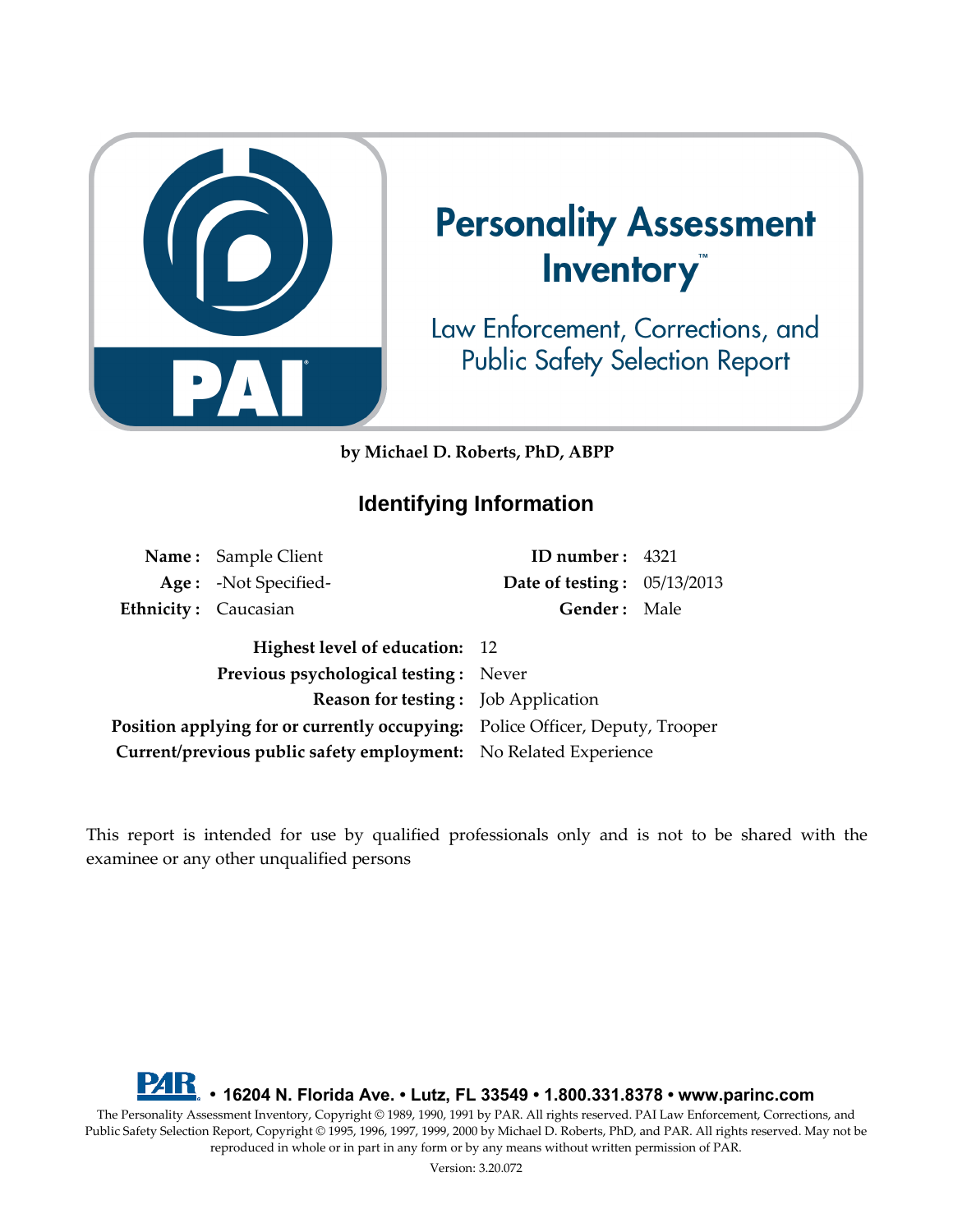### **Interpretive Caveats**

The PAI® Law Enforcement, Corrections, and Public Safety Selection Report is based on administration of the full Personality Assessment Inventory<sup>TM</sup> (PAI; Morey, 1991). This special report supplements the basic PAI clinical instrument with a number of innovative features designed to improve the accuracy of employment screening decisions in the public safety field.

One of the primary objectives of psychologists who conduct psychological screening of public safety officers is to identify and screen out emotionally unstable applicants. The PAI is particularly well suited to this task. Although almost all applicants for these job classifications will meet minimum emotional stability standards, a significant proportion of applicants display personality traits and characteristics that render them poorly suited to perform essential job functions in the public safety field. This special PAI-based report, which is linked to screening-relevant criteria, is very useful to the evaluating psychologist.

The PAI and this special report should be viewed as only *one* component of a comprehensive screening procedure that should also include at least one other psychological test based on normal personality functioning. A comprehensive personal history questionnaire and a structured interview focused on job-relevant behavior are recommended. The hiring authority's final screening decision should be based on corroborating information gathered from multiple data sources.

Interpretation of the PAI Law Enforcement, Corrections, and Public Safety Selection Report is solely the province of qualified professionals. Interpretation requires familiarity with the PAI and an understanding of the information contained in the Professional Issues chapter of the manual. The usefulness and validity of the PAI Law Enforcement, Corrections, and Public Safety Selection Report is directly related to the knowledge and experience of the qualified professional who interprets this report.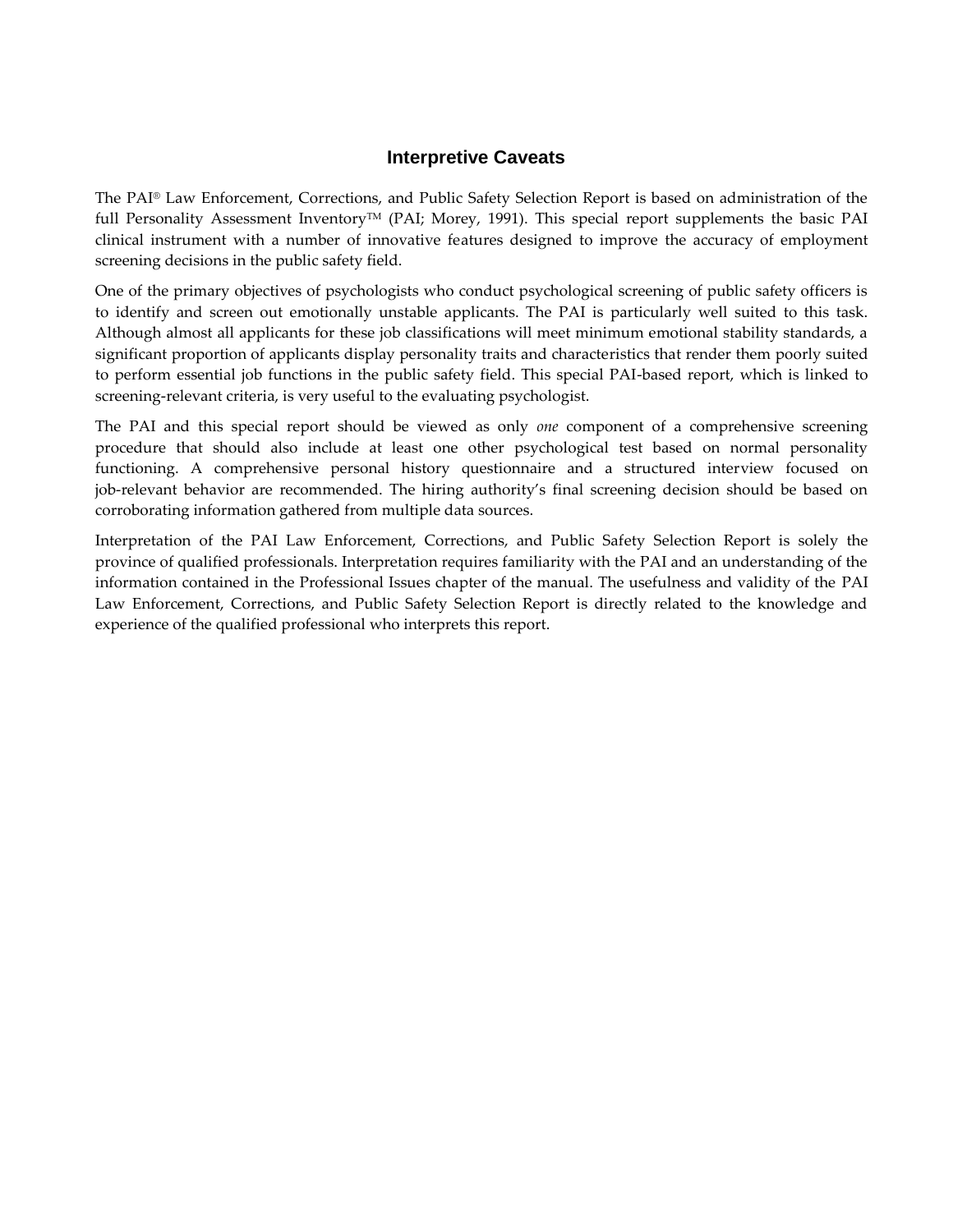# **Summary of Psychological Test Results**

#### **1. Psychological rating risk factor statement**

This Risk Factor statement indicates the likelihood (probability) that the current applicant would be rated as "Poorly Suited" for the job by psychologists with expertise in law enforcement, corrections, and public safety screening.

|                                  | Probability   Risk level |                                              |
|----------------------------------|--------------------------|----------------------------------------------|
| Psychological rating risk factor | $12\%$                   | Low risk of receiving "poorly suited" rating |

#### **2. Critical Items with job-relevant content endorsed by this applicant**

Job applicants for public safety positions rarely endorse PAI items at critical levels. It is important to consider the extent and nature of Critical Item endorsement(s) by an applicant when interpreting the PAI Law Enforcement, Corrections, and Public Safety Selection Report. The following table presents the total number of Critical Items endorsed at a level that may indicate job-relevant concerns, the associated percentile value (when compared to the total applicant normative sample), and the interpretive range.

|                         | No. of items |            |                                |
|-------------------------|--------------|------------|--------------------------------|
|                         | endorsed     | Percentile | Interpretive range             |
| Critical Items endorsed |              | 33rd       | Below the average of 10 items. |

#### **3. Likelihood of a negative behavioral history in job-relevant domains**

The values in the following table indicate the likelihood (probability) that a personal history review with the applicant will elicit admissions of past problem behavior that police and public safety hiring authorities regard as possible negative indicators for the screening decision. These probability statements must be compared with other data sources such as the interview, background information, or polygraph results when formulating a selection recommendation. Refer to the Professional Issues chapter of the manual for additional information about the behaviors and cutoff scores used to define each job-relevant domain.

|                                | Likelihood of problem<br>behavior |                   |  |  |  |  |
|--------------------------------|-----------------------------------|-------------------|--|--|--|--|
| Job-relevant behavioral domain | Probability                       | <b>Risk Level</b> |  |  |  |  |
| Job-related problems           | $27\%$                            | Moderate          |  |  |  |  |
| Integrity problems             | 37%                               | Moderate          |  |  |  |  |
| Anger management problems      | $30\%$                            | Moderate          |  |  |  |  |
| Alcohol use concerns           | $22\%$                            | Low               |  |  |  |  |
| Illegal drug use concerns      | $6\%$                             | Low               |  |  |  |  |
| Substance abuse proclivity     | $32\%$                            | Moderate          |  |  |  |  |

#### **4.** *T* **Scores for PAI Full Scales based on the community sample and public safety applicant norms**

| Norm group    | SOM | AN<br>τz<br>∡⊾ | AR | <b>DEP</b> | МA | PAR | SCZ | <b>BOR</b> | AN<br>$\mathbf{r}$ | <b>ALC</b> | DR<br>$\sqrt{2}$<br>$\sigma$ | AG<br>U | SUI | STR | NO<br>ΙN    |
|---------------|-----|----------------|----|------------|----|-----|-----|------------|--------------------|------------|------------------------------|---------|-----|-----|-------------|
| community     | 43  | 36             | 40 | 35         | 54 | 36  | 32  | 34         | 40                 | 47         | 42                           | 36      | 43  | 37  | $\sim$<br>ັ |
| Public safety | 53  | 40             | 50 | 39         | 59 | 40  | 36  | 39         | 41                 | 54         | 43                           | 39      | 46  | 38  | 42          |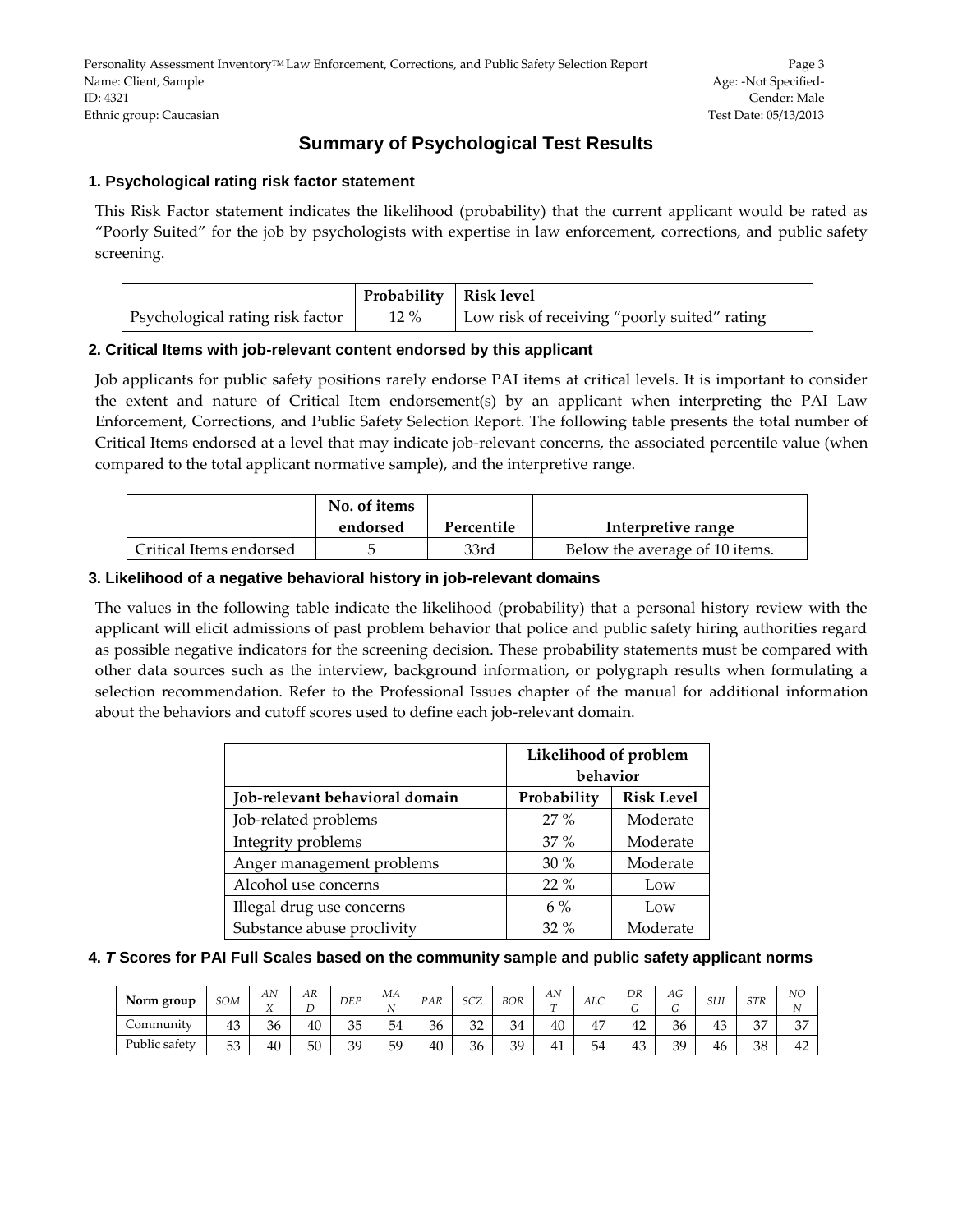#### $T-$ Score  $\geq 90$ *T*-Score  $\geq 90$ 80 80 *WRM PIM* 70 70 *DOM RXR* 60 60 *MAN* 50 50  $\overline{A}$ *SOM SUI NIM* ۲ *ARD INF DRG* 40 40 *ANT STR NON PAR ANX AGG DEP BOR ICN SCZ*  $\leq 30$  $<$  30 Scale ICN INF NIM PIM SOM ANX ARD DEP MAN PAR SCZ BOR ANT ALC DRG AGG SUI STR NON RXR DOM WRM Raw 0 0 0 24 4 2 12 0 27 6 0 2 4 3 0 3 0 0 0 19 29 36 *PAI* 34 40 44 70 43 36 40 35 54 36 32 34 40 47 42 36 43 37 37 61 65 72 *PS* 38 36 47 59 53 40 50 39 59 40 36 39 41 54 43 39 46 38 42 52 60 69 *G/E* 38 36 47 59 55 41 51 39 61 41 37 39 40 53 44 38 46 38 42 52 62 69 PAI (N = 1,000)  $-$  PS (Total: N = 17,757) PS (Gender x Ethnicity)

#### **5. PAI Full Scale profile based on public safety applicant and community sample norms**  0 Items Omitted

*Note*. This profile is based on calculations from all applicants in the screening process, regardless of the final selection decision. Ethnic group used for gender- by ethnic-specific profile is Caucasian Male. Refer to the Professional Issues chapter of the manual for the gender by ethnicity group sample sizes. *T* scores based on public safety applicant norms are often more elevated than those based upon community norms. The relatively homogeneous response to the PAI items by most public safety applicants results in noticeable elevations for those who answer atypically. This feature is useful to the screening psychologist by identifying scale domains and specific items (see Critical Items section of the report) to pursue during the interview. Although the public safety applicant *T* scores are strongly linked to job-relevant screening criteria and may be used to support the screening decision, *it is not appropriate to assume a link between these scores and the standard clinical interpretations that have been established for the community-based norms.*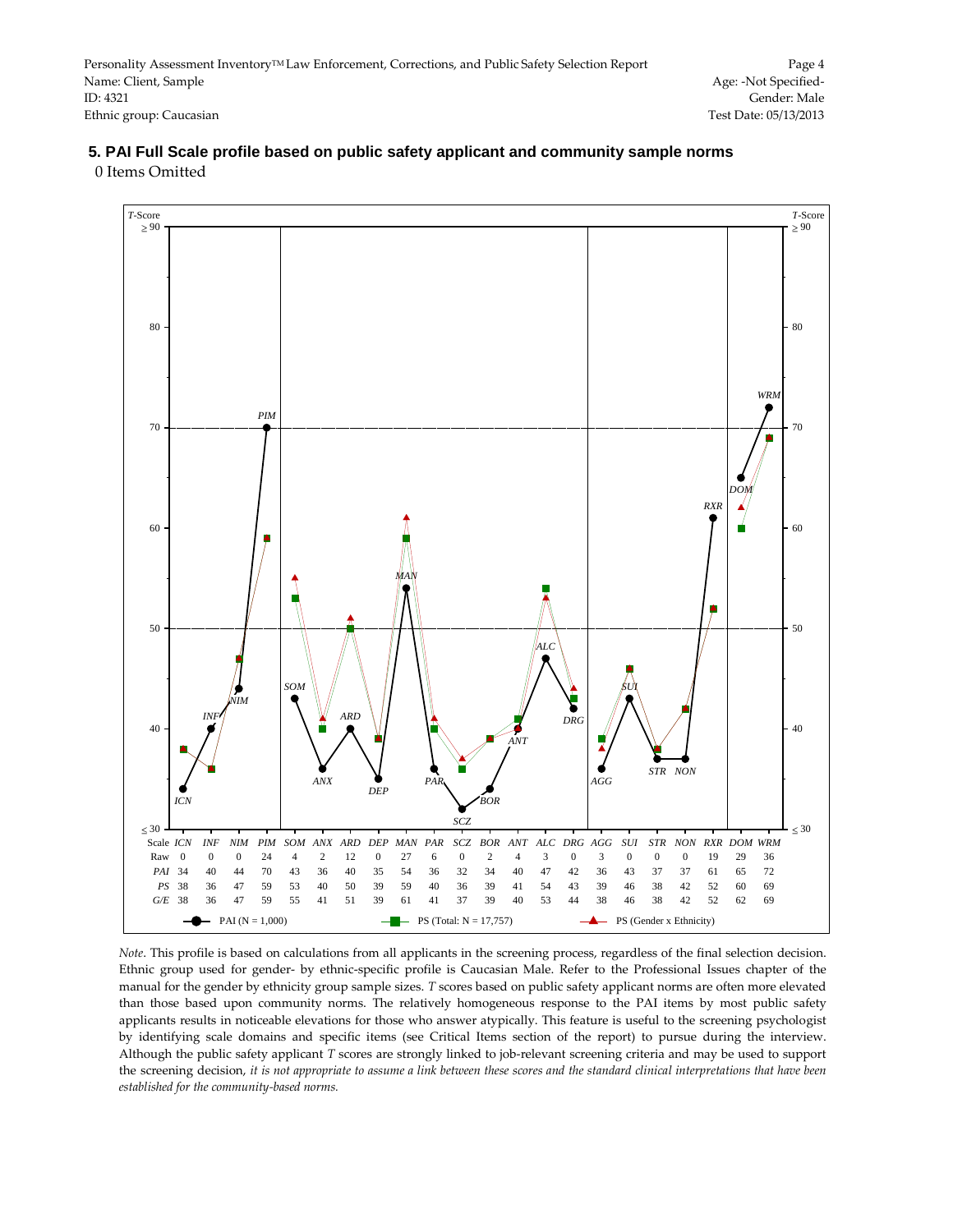# 30 40 50 60 70 80  $\geq 90$ 30 40 50 60 70 80  $\geq 90$ Score Raw *PAI PS G/E SOM-C* Conversion 0 43 47 47 *SOM-S* Somatization 0 38 43 44 *SOM-H* Health Concerns 4 50 63 65 *ANX-C* Cognitive 1 38 42 42 *ANX-A* Affective 0 34 39 39 *ANX-P* Physiological 1 41 47 47 *ARD-O* Obsessive-Compulsive 8 46 48 49 *ARD-P* Phobias 4 43 56 58 *ARD-T* Traumatic Stress 0 41 44 45 *DEP-C* Cognitive 0 37 41 41 *DEP-A* Affective 0 39 41 41 *DEP-P* Physiological 0 36 41 42 *MAN-A* Activity Level 5 45 52 52 *MAN-G* Grandiosity 18 72 67 70 *MAN-I* Irritability 4 41 48 48 *PAR-H* Hypervigilance 6 45 50 51 *PAR-P* Persecution 0 39 41 41 *PAR-R* Resentment 0 30 35 35 *SCZ-P* Psychotic Experiences 0 36 40 40 *SCZ-S* Social Detachment 0 36 38 38 *SCZ-T* Thought Disorder 0 37 43 43 *BOR-A* Affective Instability 0 36 40 41 *BOR-I* Identity Problems 2 41 49 49 *BOR-N* Negative Relationships 0 34 37 37 *BOR-S* Self-Harm 0 37 40 39 *ANT-A* Antisocial Behaviors 3 45 47 46 *ANT-E* Egocentricity 1 42 44 44 *ANT-S* Stimulus-Seeking 0 37 37 37 *AGG-A* Aggressive Attitude 0 34 40 40 *AGG-V* Verbal Aggression 3 39 40 40 *AGG-P* Physical Aggression 0 42 46 46  $-$  PAI (N = 1,000)  $-$  PS (Total: N = 17,757)  $-$  PS (Gender x Ethnicity)

#### **6. PAI Subscale profile based on public safety applicant and community sample norms**

*Note.* This profile is based on calculations from all applicants in the screening process, regardless of the final selection decision. Ethnic group used for gender- by ethnic-specific profile is Caucasian Male. Refer to the Professional Issues chapter of the manual for the gender by ethnic group sample sizes.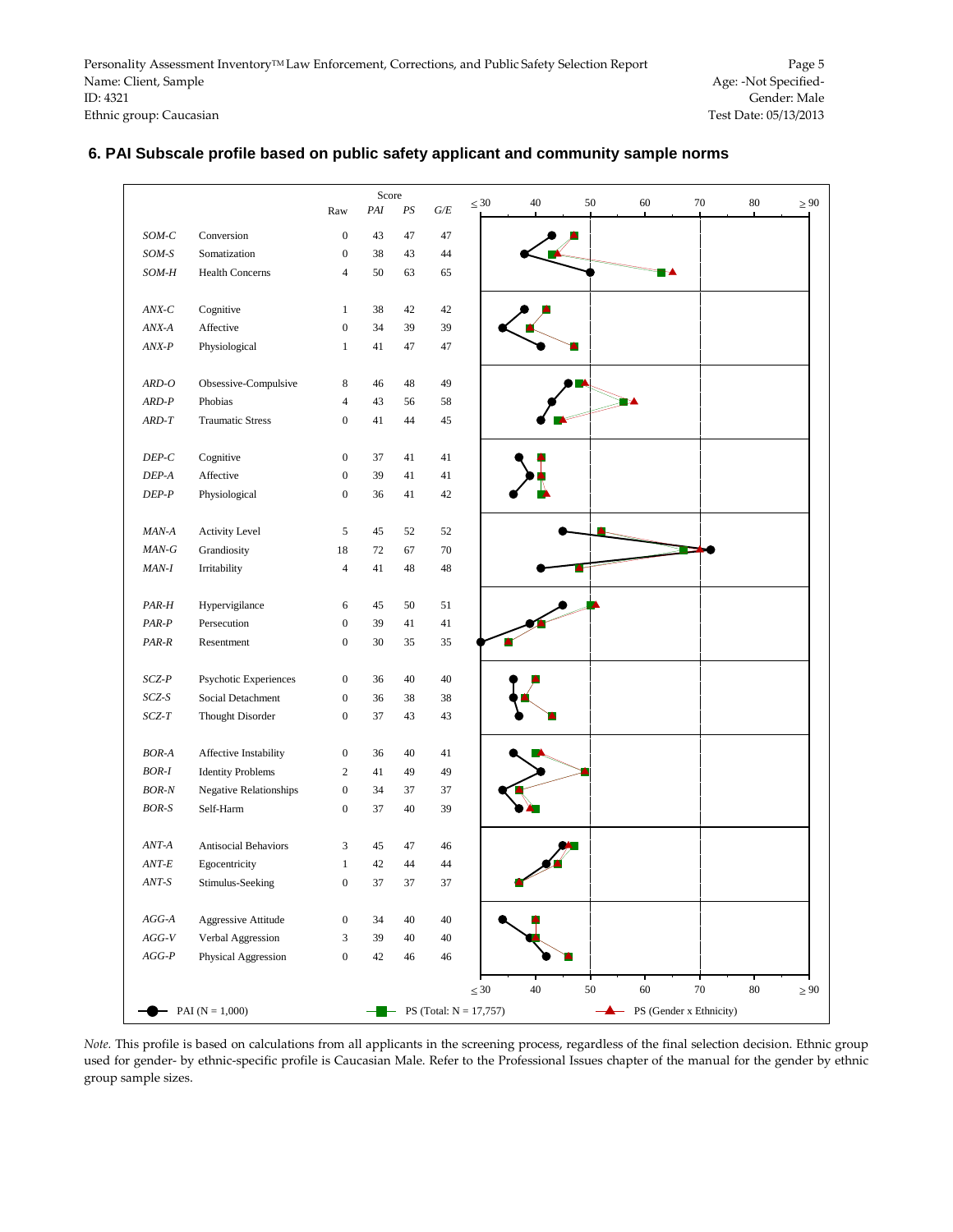

#### **7. PAI Full Scale profile based on norms for hired, post-probationary police officers, deputies, and troopers**

*Note.*  $n = 2,487$ . This profile is based on norms calculated from applicants who passed all screening criteria, were hired, and have served as sworn police officers, deputies or troopers for at least 1 year. This profile is also generated without regard to gender or ethnicity.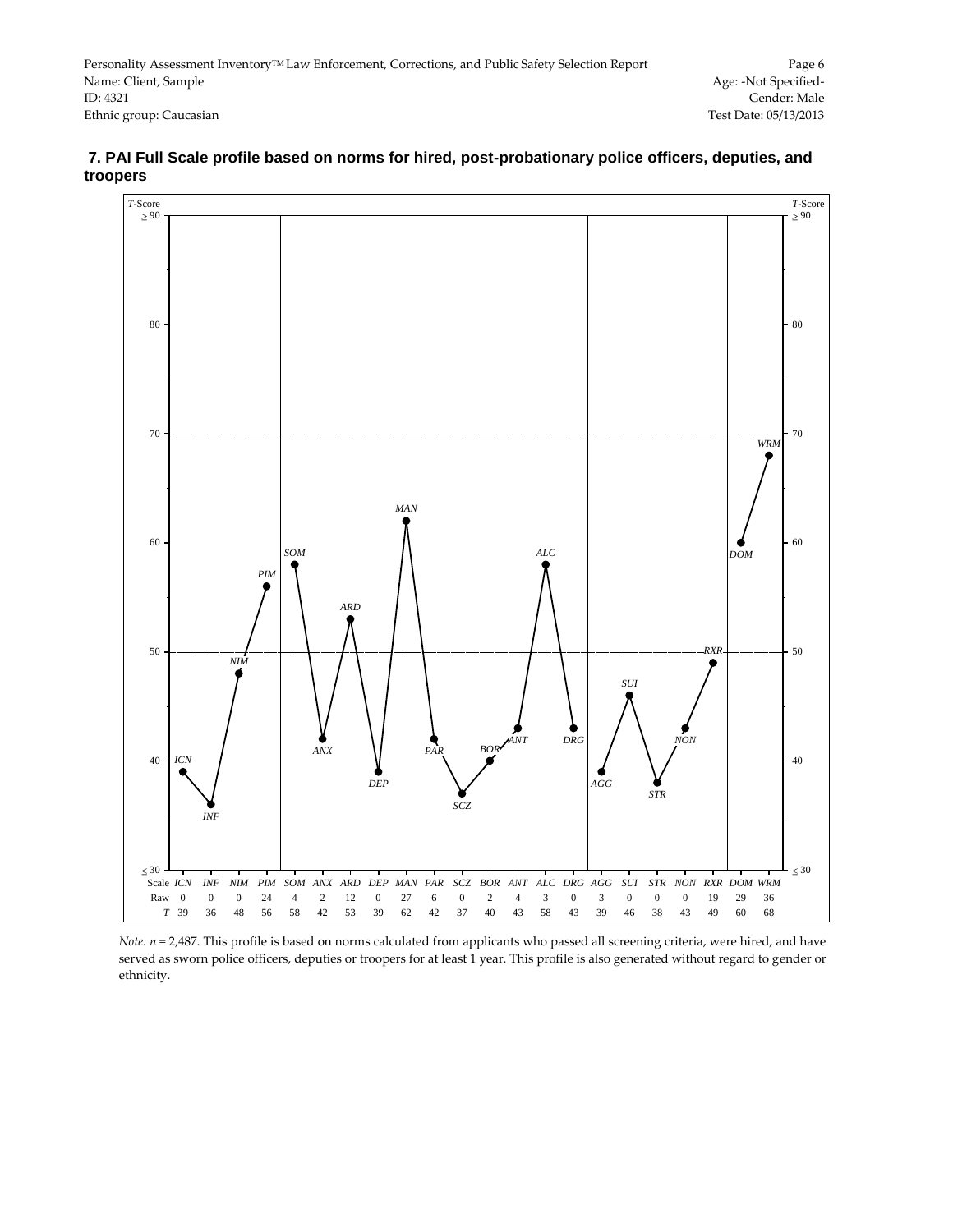|                                                           | Score<br>Raw     | $\cal T$ | $\leq 30$ | 40     | 50     | 60 | $70\,$ | 80     |  |
|-----------------------------------------------------------|------------------|----------|-----------|--------|--------|----|--------|--------|--|
| $SOM-C$<br>Conversion                                     | $\boldsymbol{0}$ | 48       |           |        |        |    |        |        |  |
| $SOM-S$<br>Somatization                                   | $\boldsymbol{0}$ | 44       |           |        |        |    |        |        |  |
| SOM-H<br><b>Health Concerns</b>                           | $\overline{4}$   | 66       |           |        |        |    |        |        |  |
| Cognitive<br>$\mathbb{A} N\!X\text{-}\mathbb{C}$          | $\mathbf{1}$     | 43       |           |        |        |    |        |        |  |
| $\ensuremath{\textit{ANX-}\xspace}\xspace$ A<br>Affective | $\boldsymbol{0}$ | 40       |           |        |        |    |        |        |  |
| $ANX-P$<br>Physiological                                  | $\mathbf{1}$     | 50       |           |        |        |    |        |        |  |
| Obsessive-Compulsive<br>$ARD-O$                           | $\,$ 8 $\,$      | 49       |           |        |        |    |        |        |  |
| $ARD-P$<br>Phobias                                        | $\overline{4}$   | 61       |           |        |        |    |        |        |  |
| $ARD-T$<br><b>Traumatic Stress</b>                        | $\boldsymbol{0}$ | 45       |           |        |        |    |        |        |  |
| $DEP\hbox{-} C$<br>Cognitive                              | $\boldsymbol{0}$ | 41       |           |        |        |    |        |        |  |
| Affective<br>$DEP\text{-}A$                               | $\boldsymbol{0}$ | 42       |           |        |        |    |        |        |  |
| $DEP-P$<br>Physiological                                  | $\boldsymbol{0}$ | 42       |           |        |        |    |        |        |  |
| Activity Level<br>$MAN-A$                                 | 5                | 54       |           |        |        |    |        |        |  |
| $MAN-G$<br>Grandiosity                                    | 18               | 67       |           |        |        |    |        |        |  |
| Irritability<br>MAN-I                                     | $\overline{4}$   | 50       |           |        |        |    |        |        |  |
| Hypervigilance<br>PAR-H                                   | 6                | 52       |           |        |        |    |        |        |  |
| $PAR-P$<br>Persecution                                    | $\boldsymbol{0}$ | 41       |           |        |        |    |        |        |  |
| $PAR-R$<br>Resentment                                     | $\boldsymbol{0}$ | 36       |           |        |        |    |        |        |  |
| $SCZ\text{-}P$<br>Psychotic Experiences                   | $\boldsymbol{0}$ | 41       |           |        |        |    |        |        |  |
| $SCZ\text{-}S$<br>Social Detachment                       | $\boldsymbol{0}$ | 39       |           |        |        |    |        |        |  |
| $SCZ\text{-}T$<br>Thought Disorder                        | $\boldsymbol{0}$ | 44       |           |        |        |    |        |        |  |
| $BOR-A$<br>Affective Instability                          | $\boldsymbol{0}$ | 42       |           |        |        |    |        |        |  |
| $BOR-I$<br><b>Identity Problems</b>                       | $\overline{c}$   | 52       |           |        |        |    |        |        |  |
| $\it BOR\mbox{-}N$<br>Negative Relationships              | $\boldsymbol{0}$ | 38       |           |        |        |    |        |        |  |
| $BOR-S$<br>Self-Harm                                      | $\boldsymbol{0}$ | 40       |           |        |        |    |        |        |  |
| Antisocial Behaviors<br>$ANT-A$                           | 3                | 50       |           |        |        |    |        |        |  |
| $ANT-E$<br>Egocentricity                                  | 1                | 45       |           |        |        |    |        |        |  |
| $ANT\text{-}S$<br>Stimulus-Seeking                        | $\boldsymbol{0}$ | $38\,$   |           |        |        |    |        |        |  |
| Aggressive Attitude<br>$AGG\textrm{-}A$                   | $\boldsymbol{0}$ | $40\,$   |           |        |        |    |        |        |  |
| $AGG\text{-}V$<br>Verbal Aggression                       | 3                | $41\,$   |           |        |        |    |        |        |  |
| $AGG\text{-}P$<br>Physical Aggression                     | $\boldsymbol{0}$ | $47\,$   |           |        |        |    |        |        |  |
|                                                           |                  |          | $\leq 30$ | $40\,$ | $50\,$ | 60 | $70\,$ | $80\,$ |  |

#### **8. PAI Subscale profile based on norms for hired, post-probationary police officers, deputies, and troopers**

*Note. n* = 2,487. This profile is based on norms calculated from applicants who passed all screening criteria, were hired, and have served as sworn police officers, deputies or troopers for at least 1 year. This profile is also generated without regard to gender or ethnicity.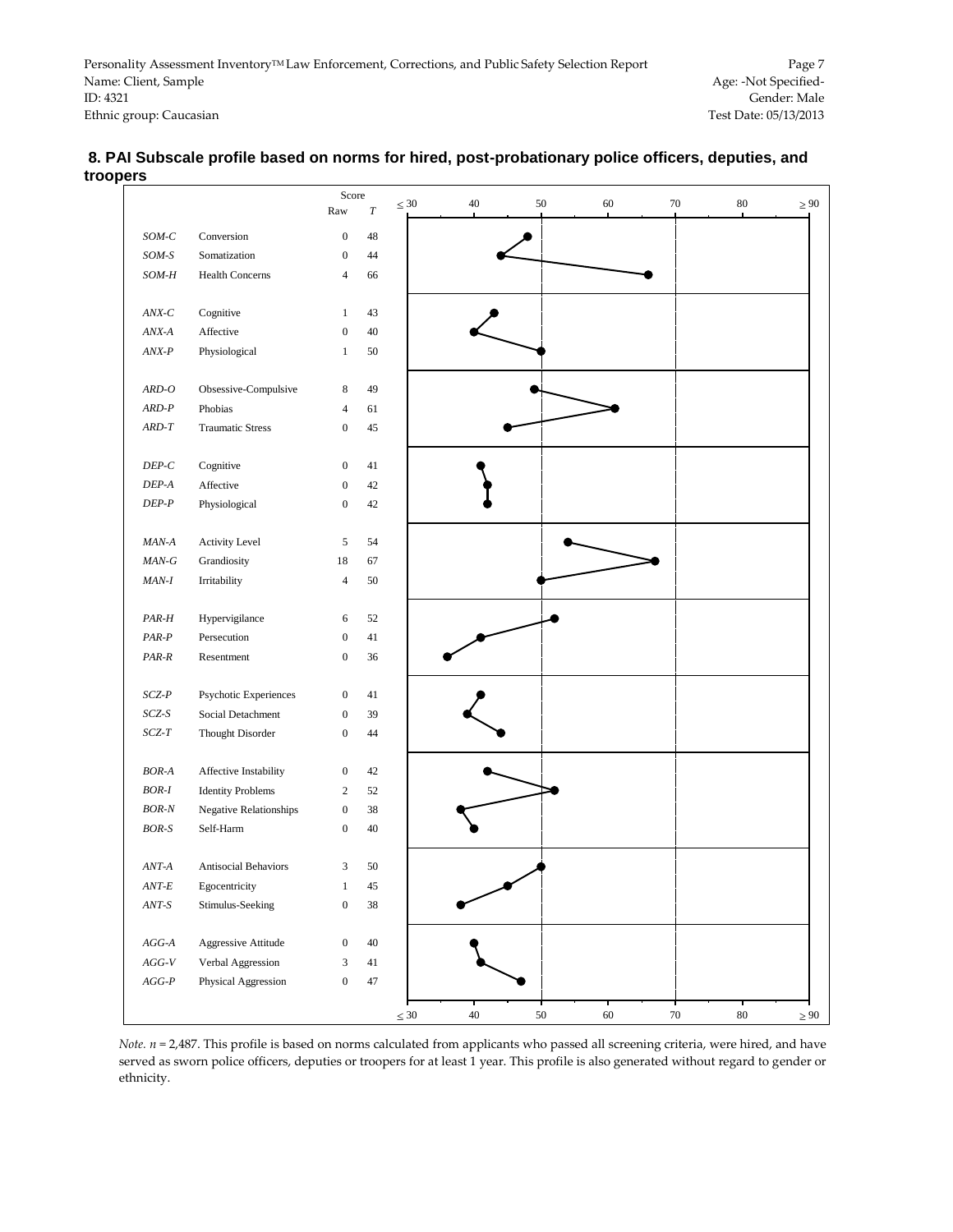Personality Assessment Inventory™ Law Enforcement, Corrections, and Public Safety Selection Report Page 8 Name: Client, Sample Age: -Not Specified-ID: 4321 Gender: Male Ethnic group: Caucasian Test Date: 05/13/2013

#### **9. Job-relevant Critical Item endorsements**

This applicant endorsed the following items at a level that may indicate job-relevant concerns. Note that these items are clustered under the scale or subscale heading to which they belong. The total number of items included in the scale or subscale is printed after the scale name, followed by the public safety *T* score based on the total applicant sample. Below the scale heading is a list of these items beginning with the item number, the item statement, the level of endorsement (i.e., F, ST, MT, and VT), and the percentage of the applicant normative sample who endorsed that item at the same level as the applicant.

Psychologists who are experts in public safety screening agree that the content of these items, which are rarely endorsed in the reported manner by public safety job applicants, may indicate the presence of psychological traits or characteristics that could affect job performance. One should use caution when interpreting these item responses because single items are not as reliable as the scales to which they belong. During the interview, it is useful to discuss selected item endorsements with the applicant to rule out any mismarks or misunderstandings.

# **Number of Critical Items endorsed = 5**

#### **ALC - Alcohol Problems/12 items (PS** *T* **= 54 )**

15. Sometimes I feel guilty about how much I drink. (VT, 1%)

#### **RXR - Treatment Rejection/8 items (PS** *T* **= 52 )**

282. I can solve my problems by myself. (F, 6%)

#### **SOM-H - Health Concerns/8 items (PS** *T* **= 63 )**

172. I've had only the usual health problems that most people have. (F, 12%)

#### **ARD-P - Phobias/8 items (PS** *T* **= 56 )**

266. I will not ride in airplanes. (MT, 1%)

#### **ANT-A - Antisocial Behaviors/8 items (PS** *T* **= 47 )**

251. I've never been in trouble with the law. (F, 15%)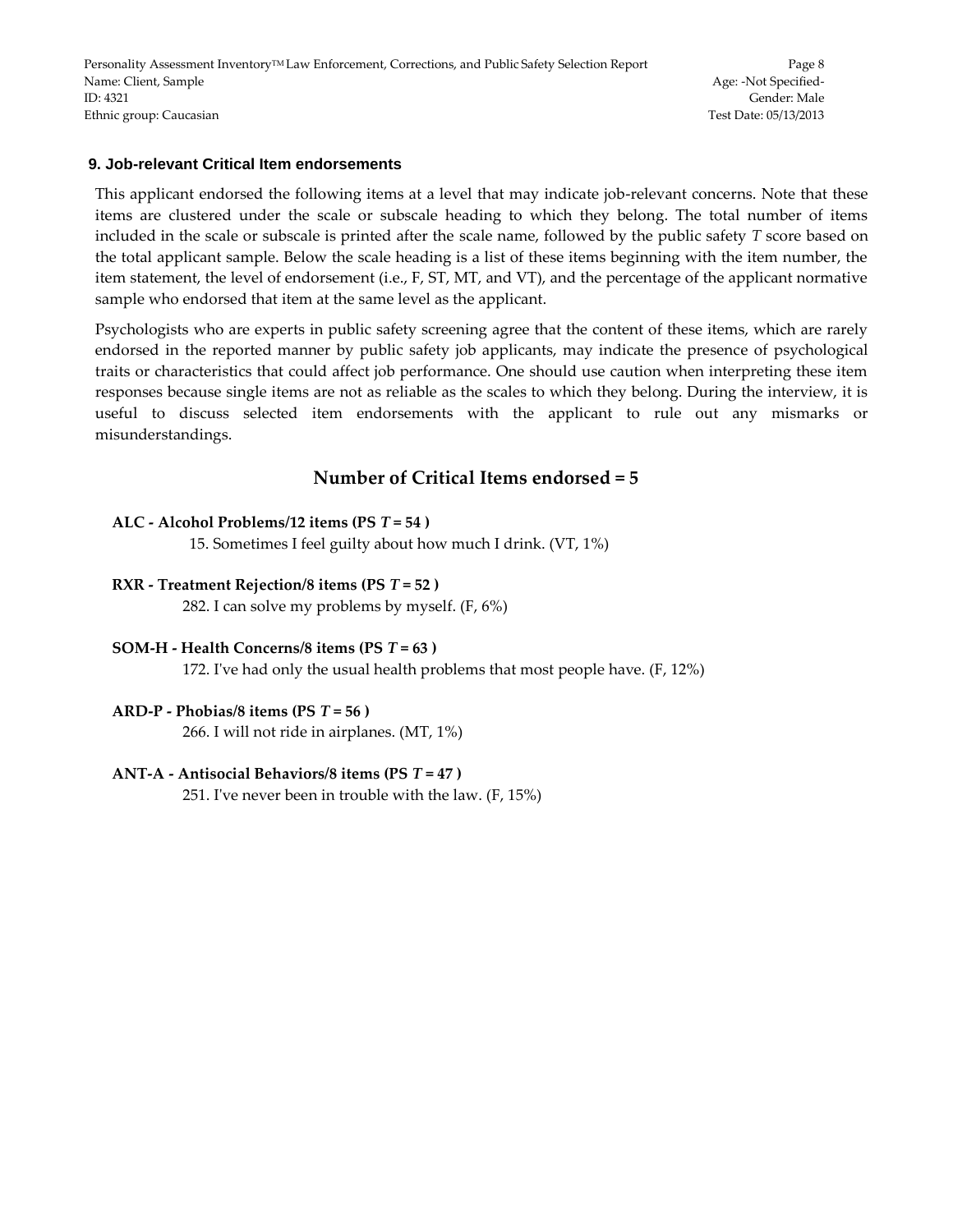Personality Assessment Inventory<sup>TM</sup> Law Enforcement, Corrections, and Public Safety Selection Report Page 9<br>Name: Client, Sample *Page* 1966 Name: Client, Sample ID: 4321 Gender: Male Ethnic group: Caucasian Test Date: 05/13/2013

#### **10. Omitted items**

This section presents the items the applicant left unanswered. The profile should be considered invalid if 18 or more items have not been answered. This applicant omitted 0 items.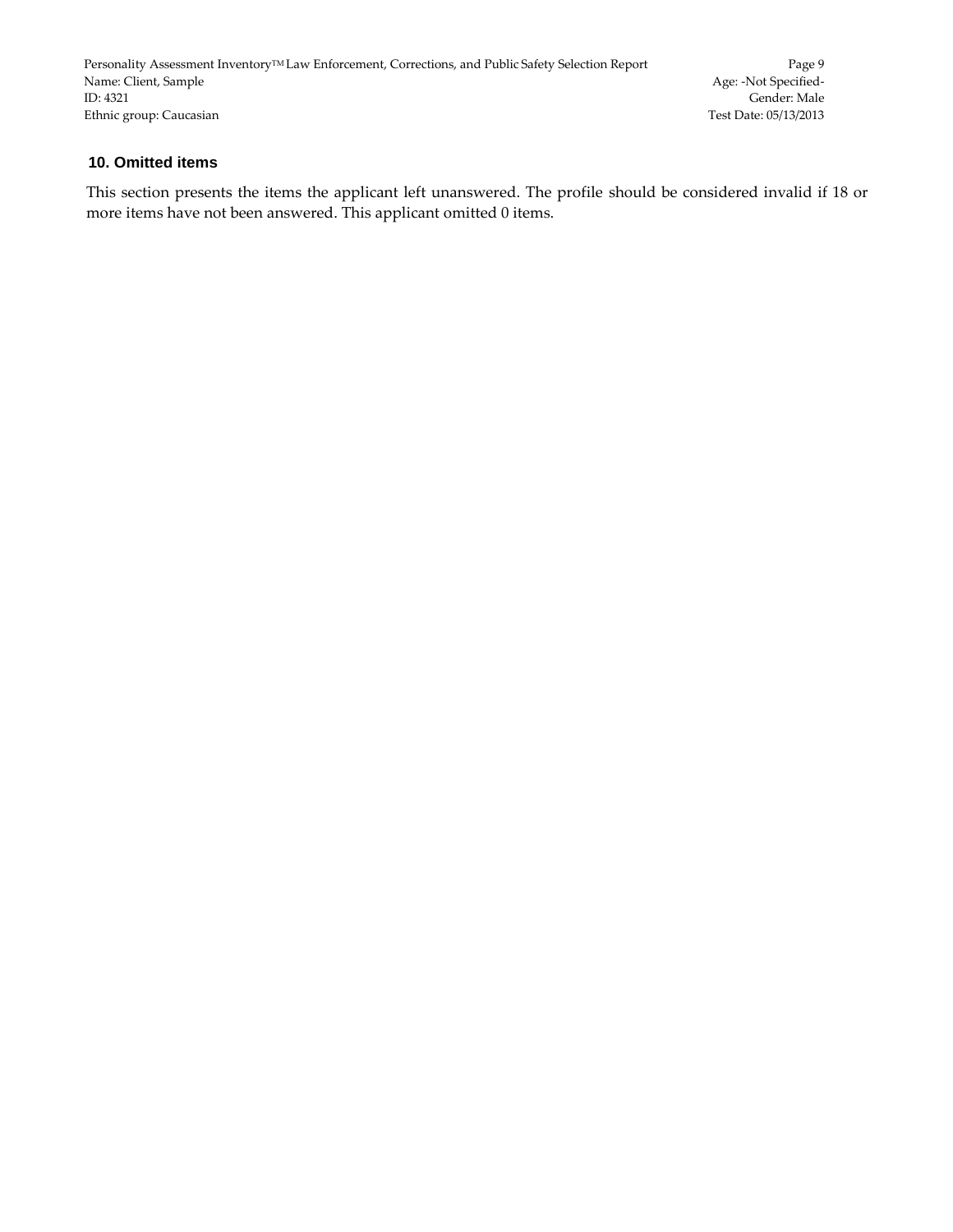Personality Assessment Inventory<sup>TM</sup> Law Enforcement, Corrections, and Public Safety Selection Report Page 10 Name: Client, Sample Age: -Not Specified-ID: 4321 Gender: Male Ethnic group: Caucasian Test Date: 05/13/2013

#### **11. PAI Interpersonal Style Circumplex**



PAI community-based *T* scores PAI public safety applicant-based *T* scores

Assessment of interpersonal style using the PAI is based upon Leary's (1957) interpersonal circumplex model. This model requires identification of two dimensions of personality that are central to human interaction, but not correlated with one another. By considering these two orthogonal scales in combination, the circumplex model characterizes one's preferred manner of interacting with others into one of four quadrants. Morey (1996) suggests using the PAI Dominance and Warmth scales in this manner to generate the quadrant types displayed above. An associated aspect of the theory is the principle of *complementarity*, which suggests that every interpersonal behavior has a complement; this complement is the natural reaction of others to the initial behavior demonstrated by the individual in question. *This notion appears to have value in the assessment of public safety applicants' suitability for essential job functions such as teamwork, interpersonal sensitivity, acceptance of criticism, and self control. Because this type of information was not included in the calculation of the risk factors presented on page 2 of this report, it may offer an additional perspective to consider during the interview.*

**Warm Control**: 70% of public safety applicants are placed in this category using the PAI community norms.

Morey (1996) indicates that individuals whose *T* scores fall into this quadrant, and who are at average levels (*T* = 45-55) on both the Dominance and Warmth scales, are likely to be autonomous and well balanced in their expression of assertiveness, friendliness, and concern for others. Those with *T* scores of 56 to 65 on both scales are generally friendly, extraverted, and quick to help others who need help. However, very high *T* scores (*T* > 65) on both scales suggest that the individual's need for affiliation and attention may result in attempts to control and interfere in social interactions with others. Public safety applicants, particularly those high on both scales, should be interviewed carefully to rule out a history of behavior that is viewed as abrasive, intrusive, challenging, demeaning, or confrontational. Applicants classified in this quadrant are the least likely to be rated as "poorly suited" by psychologists experienced in public safety screening. These applicants are also less likely to report negative background data.